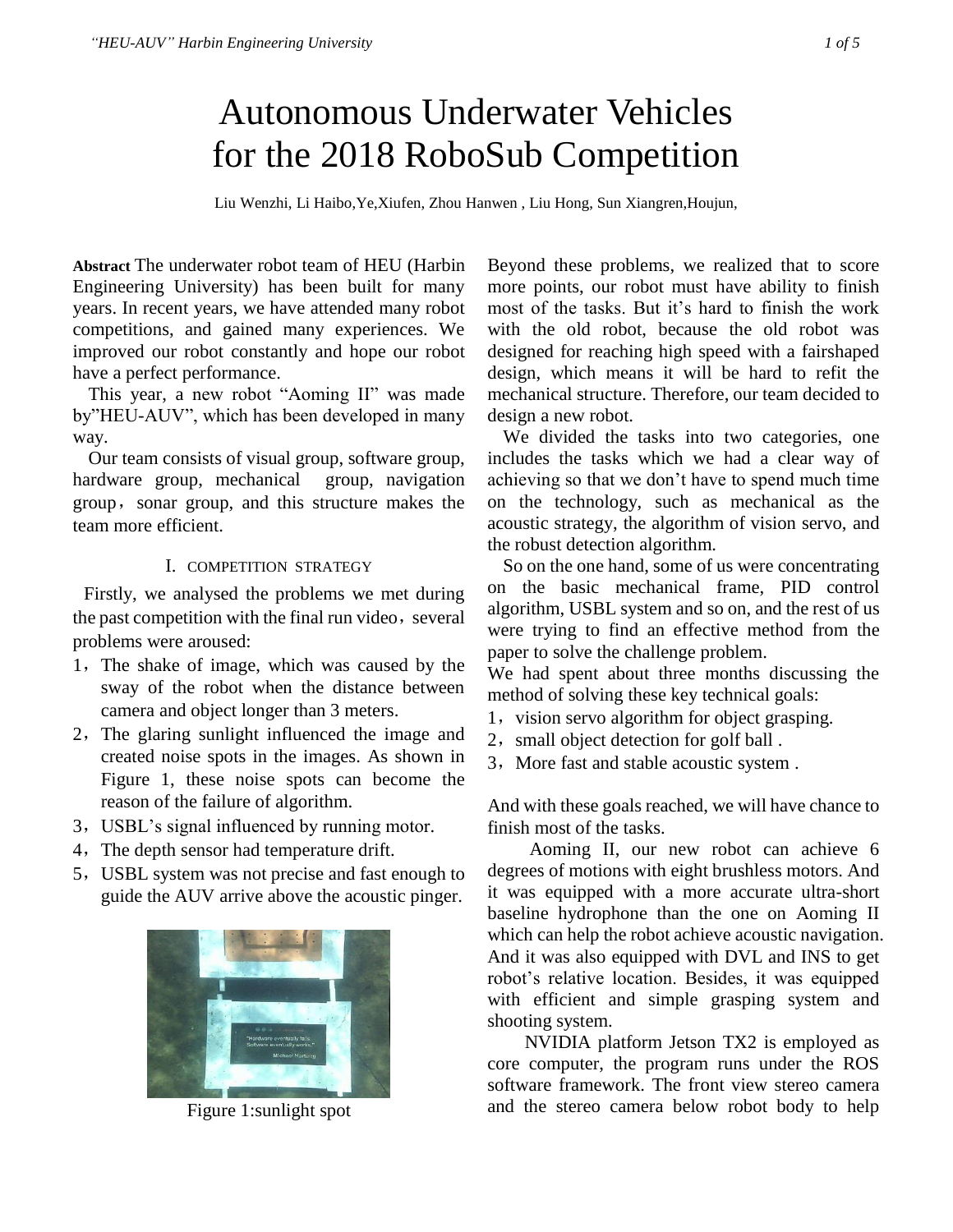obtain information like the location of the target to complete the visual servo task



Figure 2: Aoming II

## II. DESIGN CREATIVITY

*A Auto Underwater image dataset generator for detection system based on stereo camera and physical model* 

An open source algorithm, Yolov[3\[1\]](#page-3-0) based on CNN is used to complete detection work. To avoid overfitting , we adopted several tricks, such as date agumentation , dropout, etc.

As we know, there are many tiny particles in the water, they absorb and scatter the light of the scene, lead to the degration and color shift of image. Therefore, we improved an approach to generate underwater image and added the generated images to our detection training set to improve detection algorithm's performance on underwater scene .

First, we tried to use the neural styl[e\[2\]t](#page-3-1)o generate the pictures with "underwater-style", but pictures generated this way doesn't look natural. Then, we tried to generate the images based on physical model with dense three-dimensional point cloud from the result of stereo matching , and it worked well.



Figure 3: DSP and FPGA platform

# *B New Design of sonar system and related strategy*

To improve performance, we choosed the DSP and FPGA platform instead of old stm32 platform. Though platform based on stm32 is easier to debug, same program will run much slower than on dsp platform.



Figure 4 : adaptive signal amplifier



Figure 5: acoustic sensor

There are four USBL units on the robot, each is used to measure each phase, as shown in Figure5. So the heading angle can be known from the phase difference.

Previous experience on acoustic task showed that it will take a lot of time to do that with only the heading information. To arrive above the pinger faster, we need to get the location of pinger.

At the beginning we attempt to use "fixing by cross bearings" just like GPS. By Calculate the heading of pinger on different location ,we get several straight line equation to calculate location of the intersection point .But it will get good result only when the robot run on special track .

By pre-setting a distance between the sensor with sonar,we can get location. Experiment show this approach can get high accuracy location when robot near to pinger.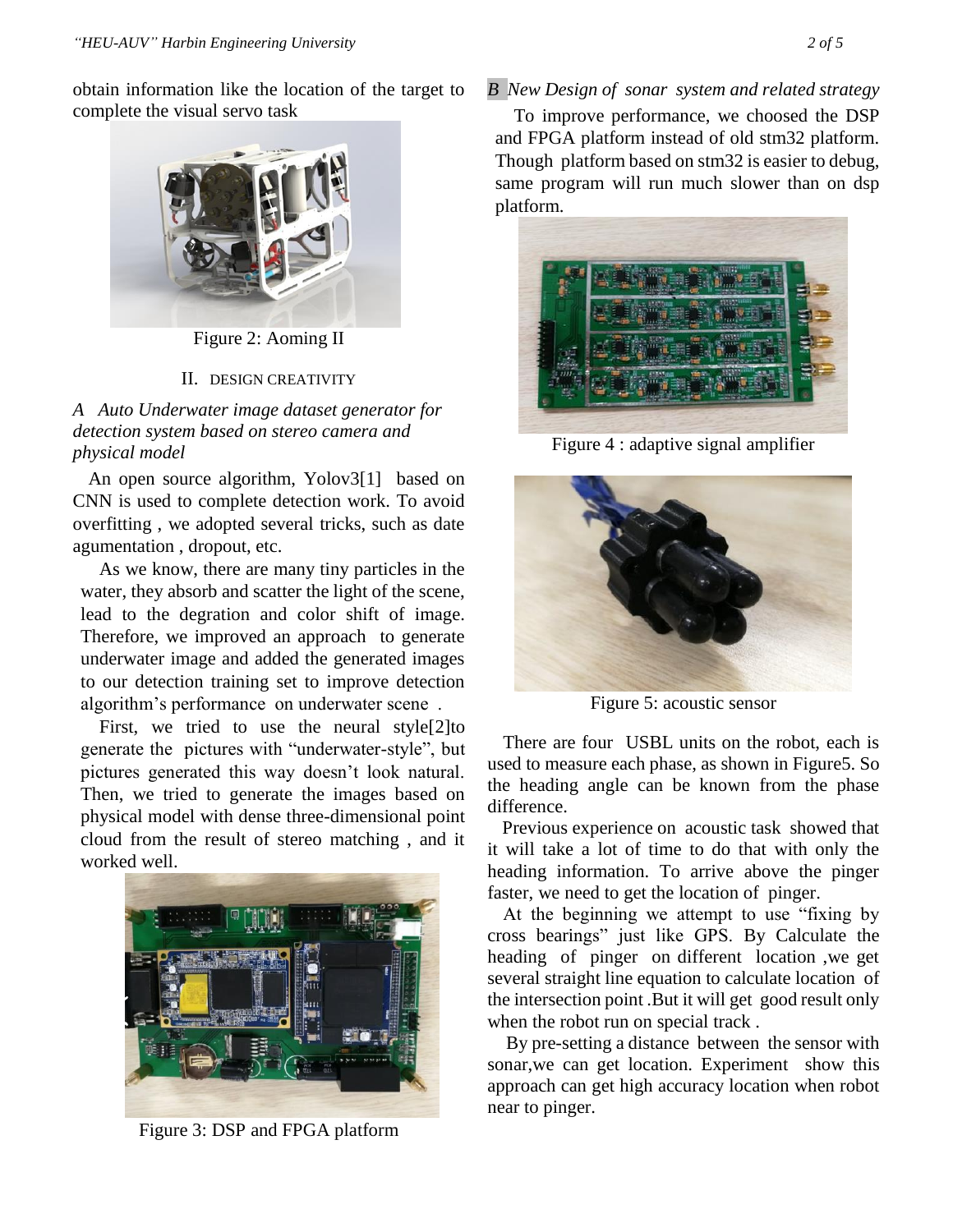So the acoustic task is divide into two stage, heading measure mode and locate mode.At the beginning,robots run into heading measure mode and run with location measure mode for the robot near to pinger.

To accelerate the debug stage of the acoustic program,we should know the ground truth of angle result and the location of pinger.With DVL and fiber gyro ,our navigation system can

get accuracy location and attitude,so if we start our navigation system above the acoustic pinger ,we will know the location of the pinger to the robot's body framework.So we will know wether our algorithm is correct.

### *C Stereo slam to prevent DVL's dead zoom error*

This year we try to finish the grasp task. First problem we met is we cannot get accuracy location when the distance between the golf ball and robot less than 0.6m(dead zoom of DVL measurement). It seems complex and stupid to design a mechanical hand longer than 0.6m, so we choose open source slam algorithm ORB-slam2 to get the robot's location.

### *D Mechanical system for grasp ball*

Our team discuss many method to grasp the ball, finally we Improve an simple approach to pick the ball.

This "hand" consist of elastic wires can perform grasp and throws the golf ball effective and fast.

#### E New electric design for new robot

This year we design new electronic system for Aoming II,We use the way which is many PCBs splicing together. This way makes us reduce the number of wires. The core board through the serial port and CAN interface to collect all the sensor data, the collected data was send to the Jetson Tx2 though serial port, TX2 also send motor control command through the CAN drive module. This approach makes the two core modules relatively independent from each other. We use the electric power communication technology on the computer linking to the vehicle, and it is much more stable than fragile fiber.Electronic.



Figure 6: PC and sonar board



Figure 7: Motor driver

### III. EXPERIMENTAL RESULT

Our team will have a meet every week to discuss what should we do and how we do on next week. Team leader often spend several hours to prepare for the meeting, team leader should always know what's the most important thing ,and what's the most difficult thing. Make a plan with detail, find suitable people to finish work.



To accelerate the tuning process of detection algorithm, we improved a small dev dataset for comparing the performance of different method[s\[4\],](#page-3-2) as shown in Figure 8, it describes the error of cost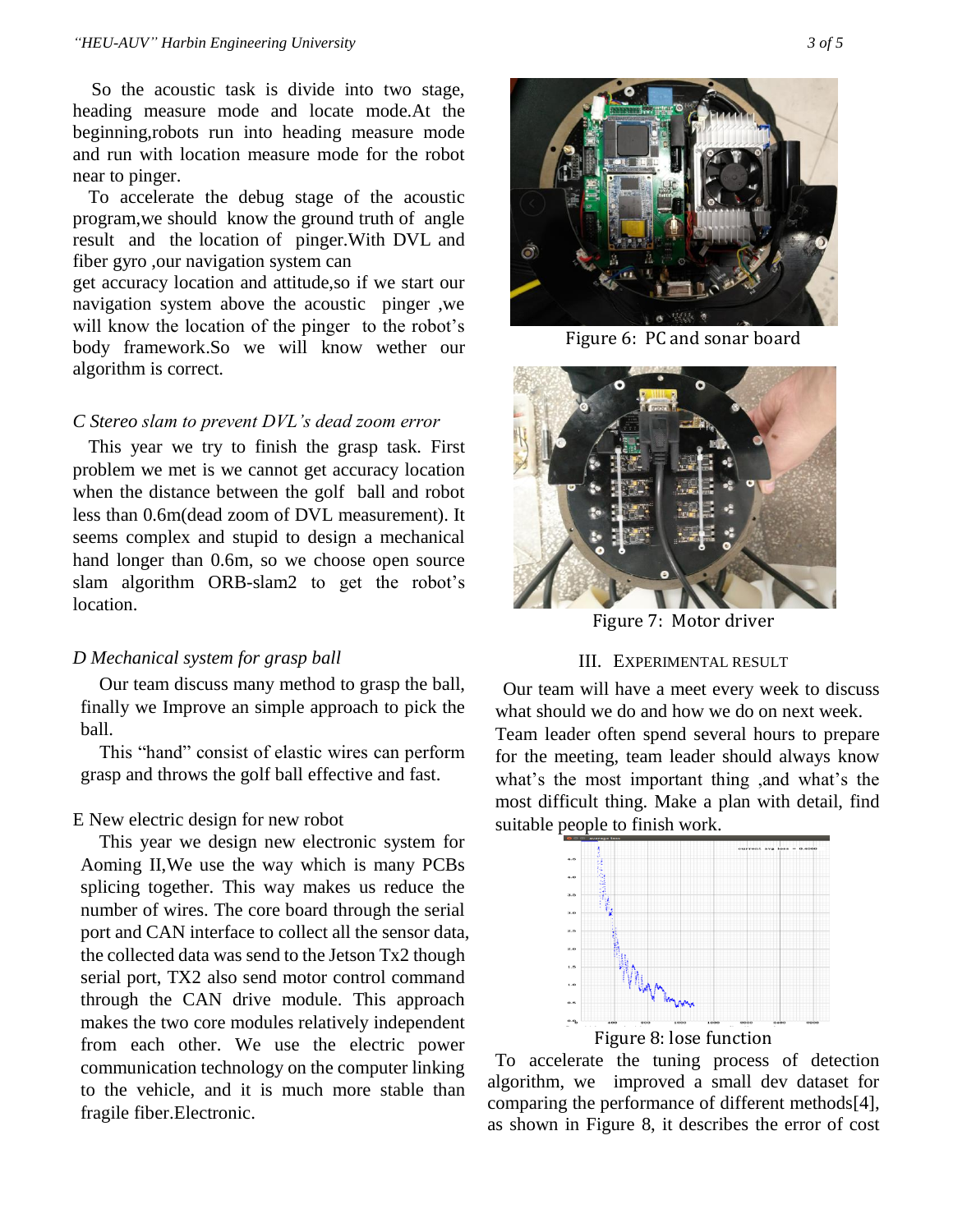functions, we usually have 1200 to 1400 iterations of training, but it can also achieve an effective regularization with less iteration[s\[5\].](#page-3-3)

Table 1 shows Detection algorithm performance on dev dateset.

| Table 1: detection algorithm test on dev dateset |  |  |
|--------------------------------------------------|--|--|
|                                                  |  |  |

|             | F 1-score | Map  |
|-------------|-----------|------|
| Ball        | 0.73      | 0.65 |
| <b>Bins</b> | 0.75      | 0.82 |
| Dice        | 0.81      | 0.80 |
| Funnel      | 0.76      | 0.83 |

As shown in Figure 9, GPU accelerate dehazing algorithm is adopt to our stereo matching's pre-process to get better disparity map with more than 40fps on 320\*480 resolution.



Figure 9: dehaze result



Figure 10: stereo camera

Figure 10 shows the stereo camra we adopt in underwater image simulation. Figure 11 shows the result of Underwater image simulation.



Figure 11 underwater image generator

Figure 12 shows the a simple rov with manipulator we made to help us pick the ball and torpero.



Figure 12 ROV to help pick the ball and [torpedo](https://www.baidu.com/link?url=MGPldFZvmGNOUl2eLP8FYExs6Ft7PeEo9iVlQ2Eha3uU3qJaW3Z2ZoSKYzESjo2sJKiZ3w9QWzDAcGrg5ov5Crb2QqVRVwaacc6X7zy0qZG&wd=&eqid=db7b83ed0000cbd6000000025b3b2f2a)

### IV. REFERENCE

- <span id="page-3-0"></span>[1] Redmon J, Farhadi A. YOLOv3: An Incremental Improvement[J]. 2018.
- <span id="page-3-1"></span>[2] Gatys L A, Ecker A S, Bethge M. A Neural Algorithm of Artistic Style[J]. Computer Science, 2015.
- [3] Mur-Artal R, Tardós J D. ORB-SLAM2: An Open-Source SLAM System for Monocular, Stereo, and RGB-D Cameras[J]. IEEE Transactions on Robotics, 2017, 33(5):1255-1262.
- <span id="page-3-2"></span>[4] Andrew Ng. Machine\_Learning\_Yearning[R]. 2017.
- <span id="page-3-3"></span>[5] Ian Goodfellow, Yoshua Bengio , Aaron Courville.. Deep leaning[M],2016:630-631.